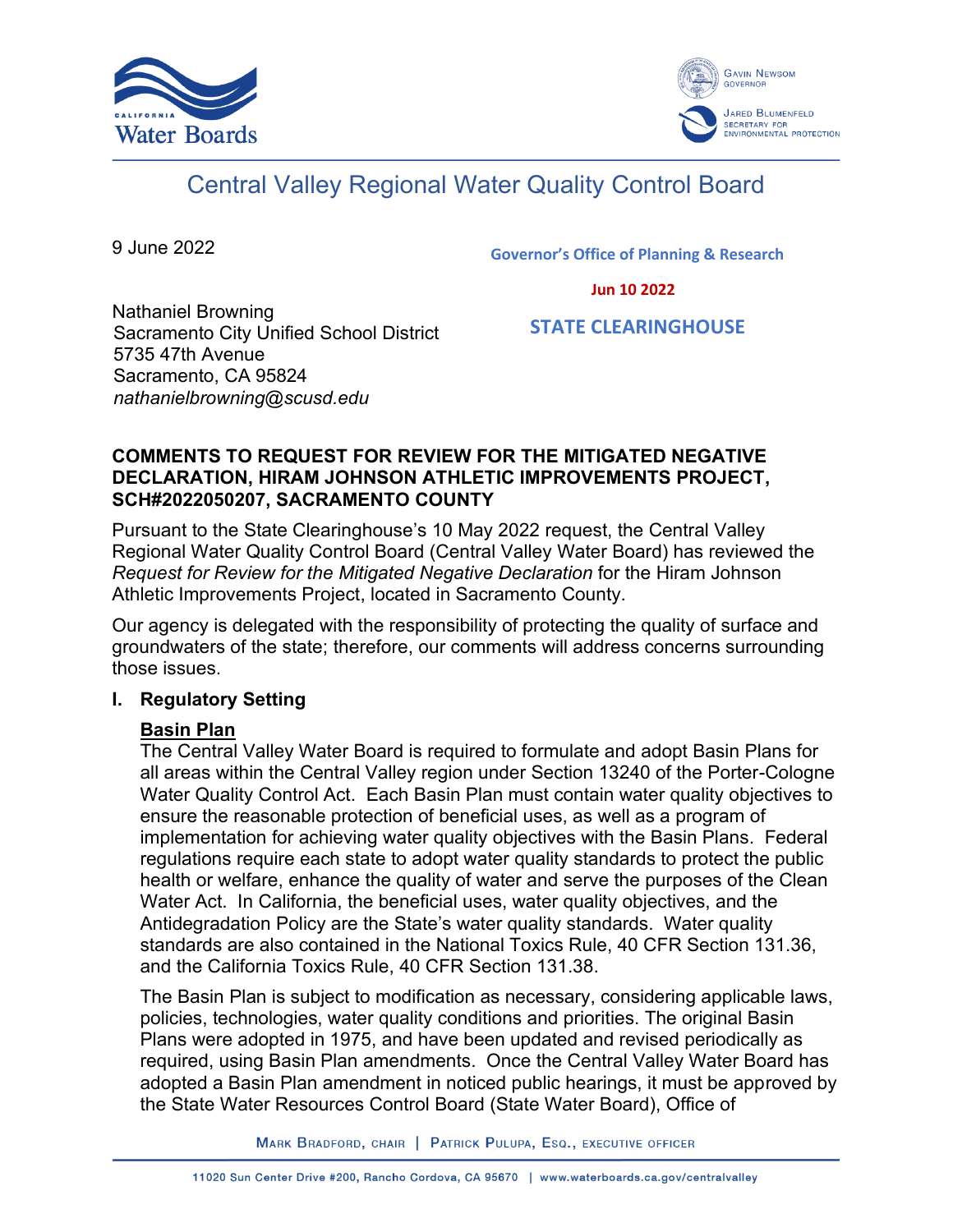Administrative Law (OAL) and in some cases, the United States Environmental Protection Agency (USEPA). Basin Plan amendments only become effective after they have been approved by the OAL and in some cases, the USEPA. Every three (3) years, a review of the Basin Plan is completed that assesses the appropriateness of existing standards and evaluates and prioritizes Basin Planning issues. For more information on the *Water Quality Control Plan for the Sacramento and San Joaquin River Basins*, please visit our website:

[http://www.waterboards.ca.gov/centralvalley/water\\_issues/basin\\_plans/](http://www.waterboards.ca.gov/centralvalley/water_issues/basin_plans/)

#### **Antidegradation Considerations**

All wastewater discharges must comply with the Antidegradation Policy (State Water Board Resolution 68-16) and the Antidegradation Implementation Policy contained in the Basin Plan. The Antidegradation Implementation Policy is available on page 74 at:

https://www.waterboards.ca.gov/centralvalley/water\_issues/basin\_plans/sacsjr\_2018 05.pdf

In part it states:

*Any discharge of waste to high quality waters must apply best practicable treatment or control not only to prevent a condition of pollution or nuisance from occurring, but also to maintain the highest water quality possible consistent with the maximum benefit to the people of the State.*

*This information must be presented as an analysis of the impacts and potential impacts of the discharge on water quality, as measured by background concentrations and applicable water quality objectives.*

The antidegradation analysis is a mandatory element in the National Pollutant Discharge Elimination System and land discharge Waste Discharge Requirements (WDRs) permitting processes. The environmental review document should evaluate potential impacts to both surface and groundwater quality.

#### **II. Permitting Requirements**

#### **Construction Storm Water General Permit**

Dischargers whose project disturb one or more acres of soil or where projects disturb less than one acre but are part of a larger common plan of development that in total disturbs one or more acres, are required to obtain coverage under the General Permit for Storm Water Discharges Associated with Construction and Land Disturbance Activities (Construction General Permit), Construction General Permit Order No. 2009-0009-DWQ. Construction activity subject to this permit includes clearing, grading, grubbing, disturbances to the ground, such as stockpiling, or excavation, but does not include regular maintenance activities performed to restore the original line, grade, or capacity of the facility. The Construction General Permit requires the development and implementation of a Storm Water Pollution Prevention Plan (SWPPP). For more information on the Construction General Permit, visit the State Water Resources Control Board website at: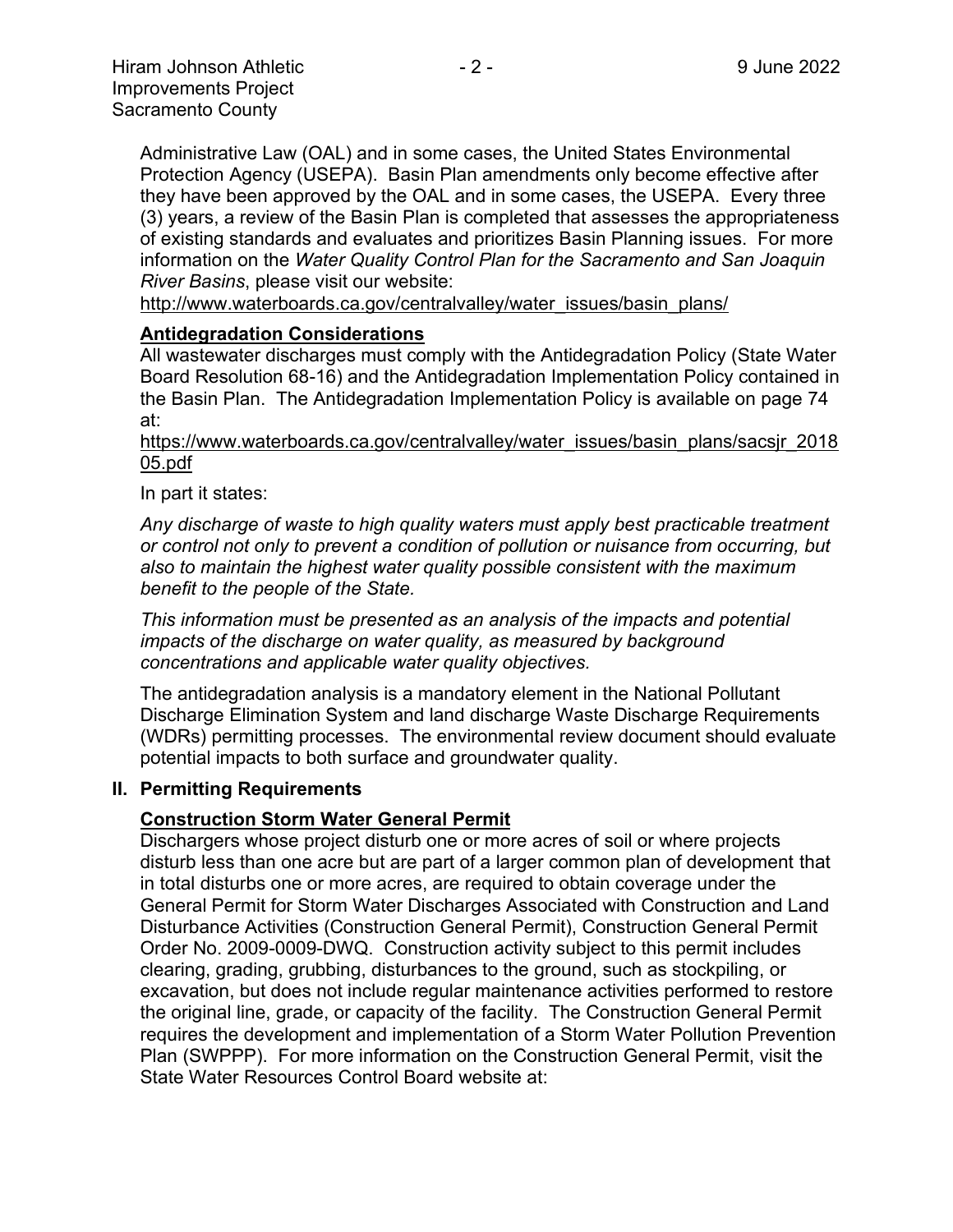[http://www.waterboards.ca.gov/water\\_issues/programs/stormwater/constpermits.sht](http://www.waterboards.ca.gov/water_issues/programs/stormwater/constpermits.shtml) [ml](http://www.waterboards.ca.gov/water_issues/programs/stormwater/constpermits.shtml)

#### **Phase I and II Municipal Separate Storm Sewer System (MS4) Permits<sup>1</sup>**

The Phase I and II MS4 permits require the Permittees reduce pollutants and runoff flows from new development and redevelopment using Best Management Practices (BMPs) to the maximum extent practicable (MEP). MS4 Permittees have their own development standards, also known as Low Impact Development (LID)/postconstruction standards that include a hydromodification component. The MS4 permits also require specific design concepts for LID/post-construction BMPs in the early stages of a project during the entitlement and CEQA process and the development plan review process.

For more information on which Phase I MS4 Permit this project applies to, visit the Central Valley Water Board website at:

http://www.waterboards.ca.gov/centralvalley/water\_issues/storm\_water/municipal\_p ermits/

For more information on the Phase II MS4 permit and who it applies to, visit the State Water Resources Control Board at:

http://www.waterboards.ca.gov/water\_issues/programs/stormwater/phase\_ii\_munici pal.shtml

#### **Industrial Storm Water General Permit**

Storm water discharges associated with industrial sites must comply with the regulations contained in the Industrial Storm Water General Permit Order No. 2014- 0057-DWQ. For more information on the Industrial Storm Water General Permit, visit the Central Valley Water Board website at:

http://www.waterboards.ca.gov/centralvalley/water\_issues/storm\_water/industrial\_ge neral\_permits/index.shtml

#### **Clean Water Act Section 404 Permit**

If the project will involve the discharge of dredged or fill material in navigable waters or wetlands, a permit pursuant to Section 404 of the Clean Water Act may be needed from the United States Army Corps of Engineers (USACE). If a Section 404 permit is required by the USACE, the Central Valley Water Board will review the permit application to ensure that discharge will not violate water quality standards. If the project requires surface water drainage realignment, the applicant is advised to contact the Department of Fish and Game for information on Streambed Alteration Permit requirements. If you have any questions regarding the Clean Water Act

<sup>&</sup>lt;sup>1</sup> Municipal Permits = The Phase I Municipal Separate Storm Water System (MS4) Permit covers medium sized Municipalities (serving between 100,000 and 250,000 people) and large sized municipalities (serving over 250,000 people). The Phase II MS4 provides coverage for small municipalities, including non-traditional Small MS4s, which include military bases, public campuses, prisons and hospitals.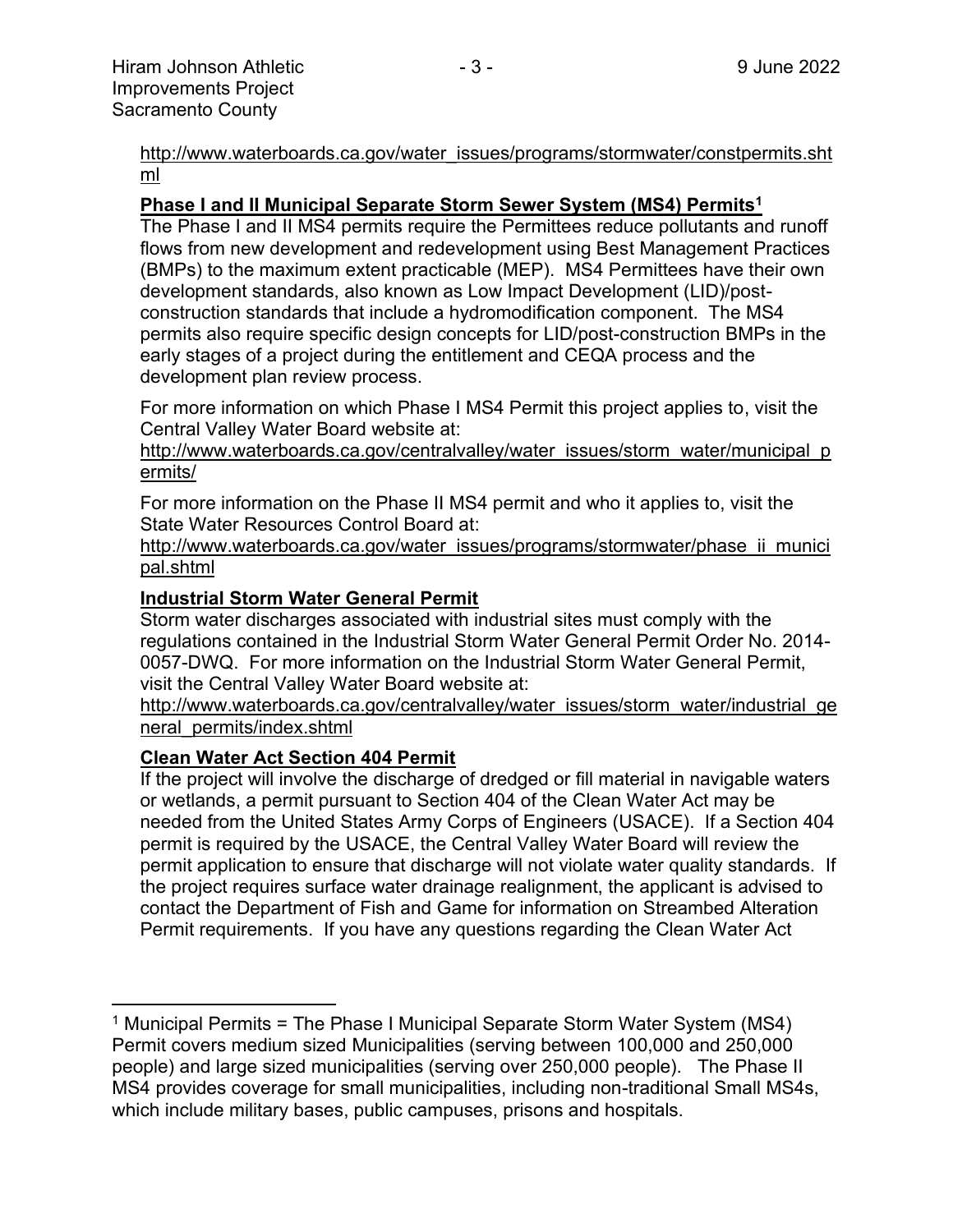Section 404 permits, please contact the Regulatory Division of the Sacramento District of USACE at (916) 557-5250.

#### **Clean Water Act Section 401 Permit – Water Quality Certification**

If an USACE permit (e.g., Non-Reporting Nationwide Permit, Nationwide Permit, Letter of Permission, Individual Permit, Regional General Permit, Programmatic General Permit), or any other federal permit (e.g., Section 10 of the Rivers and Harbors Act or Section 9 from the United States Coast Guard), is required for this project due to the disturbance of waters of the United States (such as streams and wetlands), then a Water Quality Certification must be obtained from the Central Valley Water Board prior to initiation of project activities. There are no waivers for 401 Water Quality Certifications. For more information on the Water Quality Certification, visit the Central Valley Water Board website at:

https://www.waterboards.ca.gov/centralvalley/water\_issues/water\_quality\_certificatio n/

#### **Waste Discharge Requirements – Discharges to Waters of the State**

If USACE determines that only non-jurisdictional waters of the State (i.e., "nonfederal" waters of the State) are present in the proposed project area, the proposed project may require a Waste Discharge Requirement (WDR) permit to be issued by Central Valley Water Board. Under the California Porter-Cologne Water Quality Control Act, discharges to all waters of the State, including all wetlands and other waters of the State including, but not limited to, isolated wetlands, are subject to State regulation. For more information on the Waste Discharges to Surface Water NPDES Program and WDR processes, visit the Central Valley Water Board website at:https://www.waterboards.ca.gov/centralvalley/water\_issues/waste\_to\_surface\_wat er/

Projects involving excavation or fill activities impacting less than 0.2 acre or 400 linear feet of non-jurisdictional waters of the state and projects involving dredging activities impacting less than 50 cubic yards of non-jurisdictional waters of the state may be eligible for coverage under the State Water Resources Control Board Water Quality Order No. 2004-0004-DWQ (General Order 2004-0004). For more information on the General Order 2004-0004, visit the State Water Resources Control Board website at:

https://www.waterboards.ca.gov/board\_decisions/adopted\_orders/water\_quality/200 4/wqo/wqo2004-0004.pdf

#### **Dewatering Permit**

If the proposed project includes construction or groundwater dewatering to be discharged to land, the proponent may apply for coverage under State Water Board General Water Quality Order (Low Threat General Order) 2003-0003 or the Central Valley Water Board's Waiver of Report of Waste Discharge and Waste Discharge Requirements (Low Threat Waiver) R5-2018-0085. Small temporary construction dewatering projects are projects that discharge groundwater to land from excavation activities or dewatering of underground utility vaults. Dischargers seeking coverage